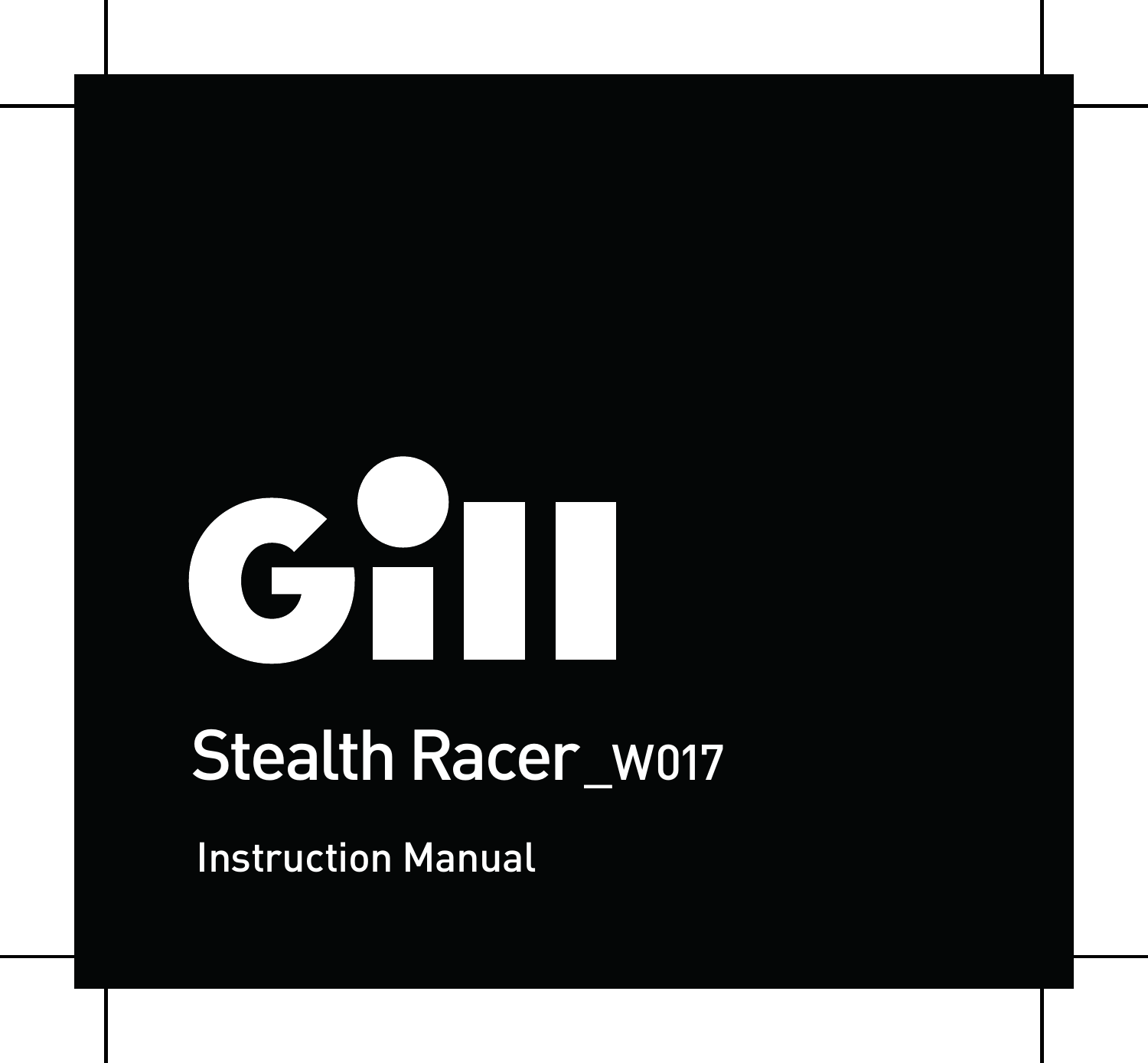This watch comes with a 2 year warranty. For warranty issues please contact your nearest stockist. Proof of purchase required.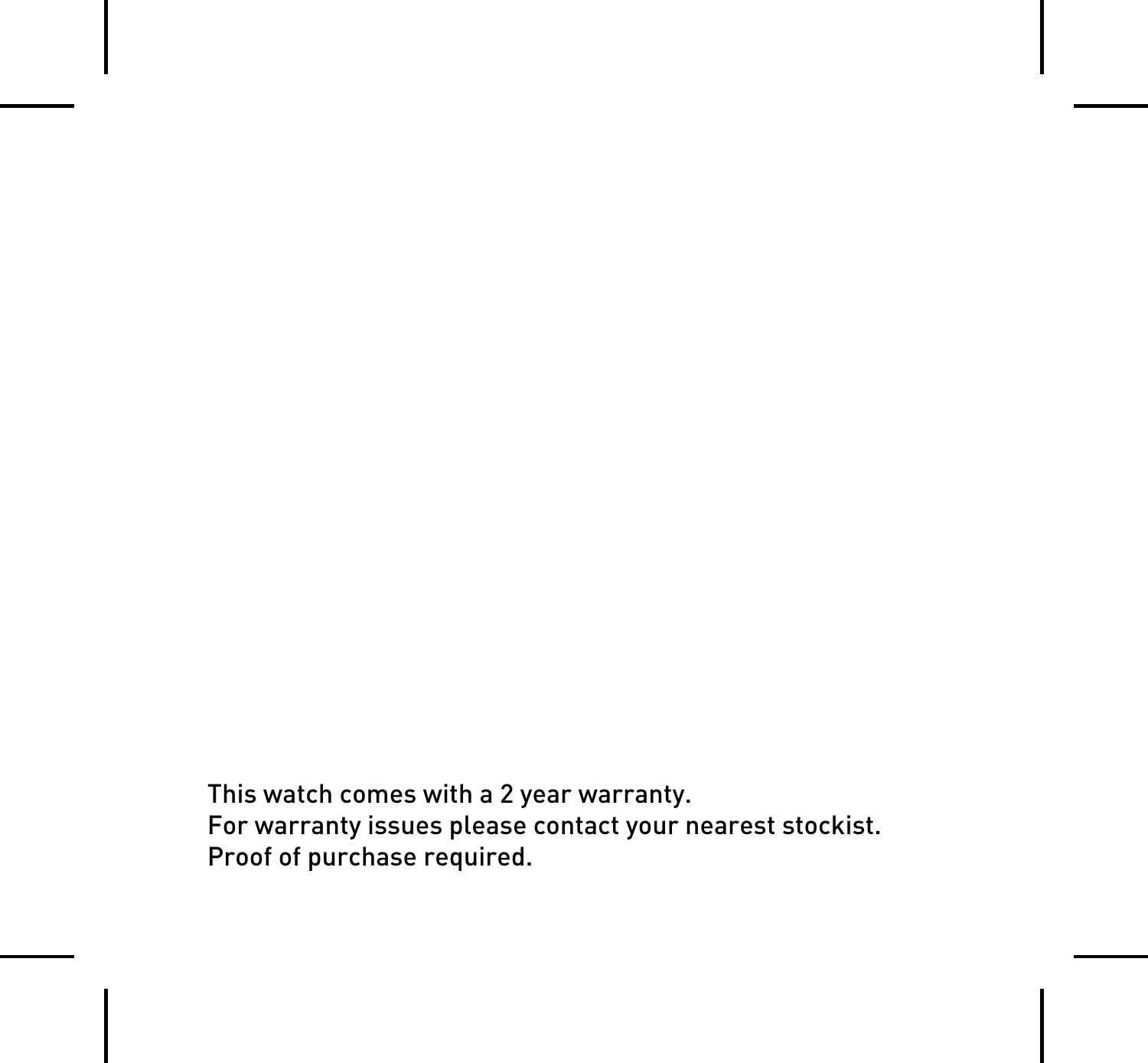### **1.0 Introduction**

Thank you for purchasing the Stealth Racer Watch. This watch features real time, dual time, race countdown timer, stopwatch and compass modes in addition to many other functions.

Your watch will be supplied in Power Down Mode in order to preserve battery life. To exit, press and hold any button for 5 seconds.

Please follow these guidelines in order to maximise the lifetime of the Stealth Timer Watch:

- Avoid exposing the watch to extreme conditions over extended periods

- Avoid rough use or sudden impacts

- To ensure water-resistant integrity, we recommend the use of a certified watch repairer when opening the watch case

- Clean with a soft cloth when needed

- Power down your watch and store in a dry place when not in use for extended periods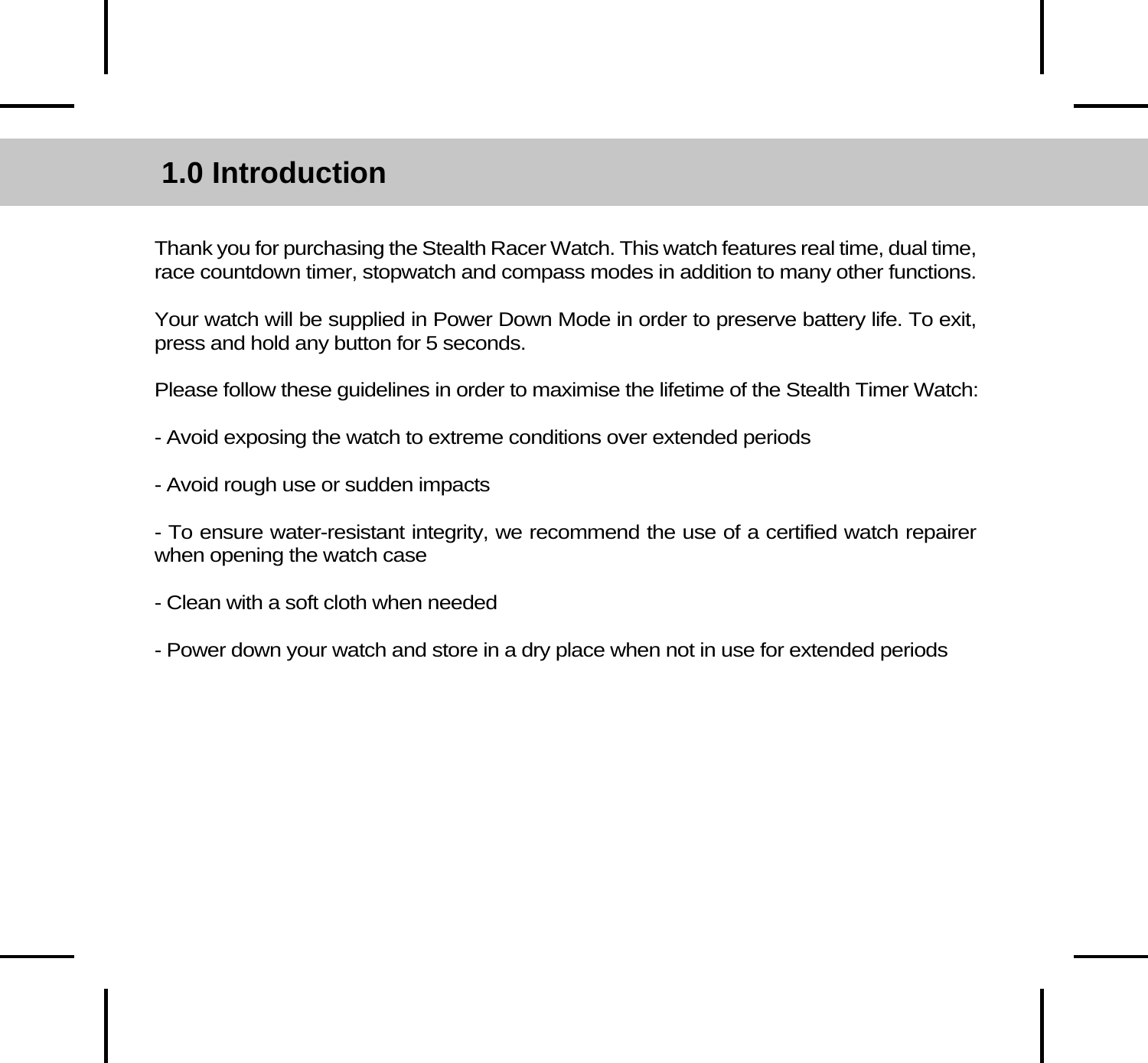### **2.0 Buttons Operation Summary**

### Mode Button [M]

- Press to scroll through Function Modes

- In any Function Mode: Press to return to Function Mode Menu.

- In any setting display: Press to exit and return to previous level.

### ST./ STP Button [S/S]

- In Clock Mode: Press to toggle Home & Dual Time.

- In Regatta Mode: Press to start/stop countdown timer.

- In Chronograph Mode: Press to start/ stop timers.

### OK/LK Button [O/L]

- Function Modes: Press to enter individual Functions.

- Settings Mode: Press to select option from menu.

- In Regatta Mode: Press to toggle lock/unlock.

- In Chronograph Mode: Press to recall previous lap time.

Lap/Reset [L/S] - In Clock Mode: Press and hold for 5 seconds to enter Power Save Mode. - In Regatta Mode & Chronograph Mode: Press and hold for 2 seconds to reset when stopped.

Light [L]

- In any mode/display, press to turn ON the EL backlight for about 3 seconds.

Note: The button operations are summarised as above, for detailed operating instructions, please continue reading.

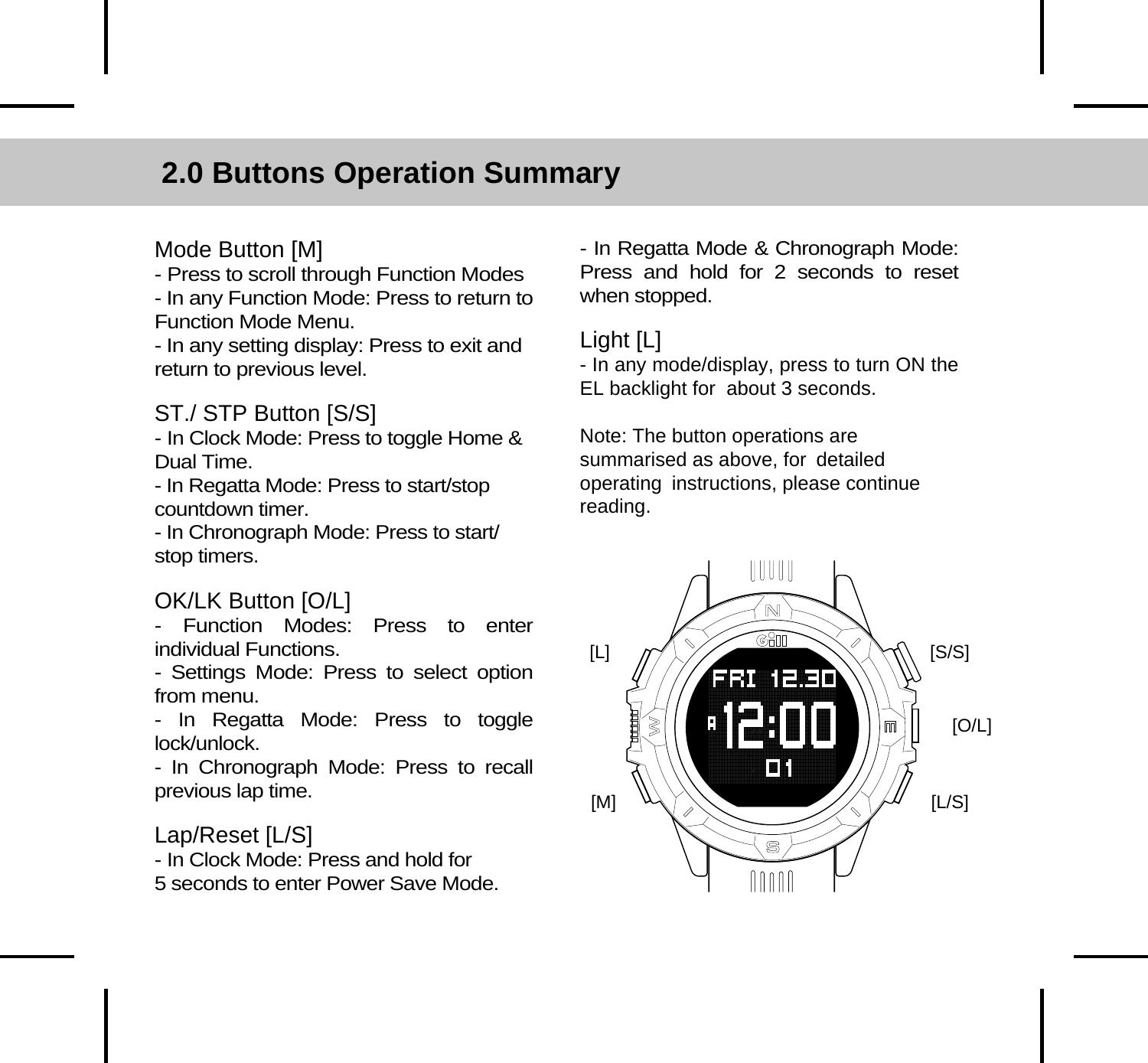### **3.0 Major Function Modes**

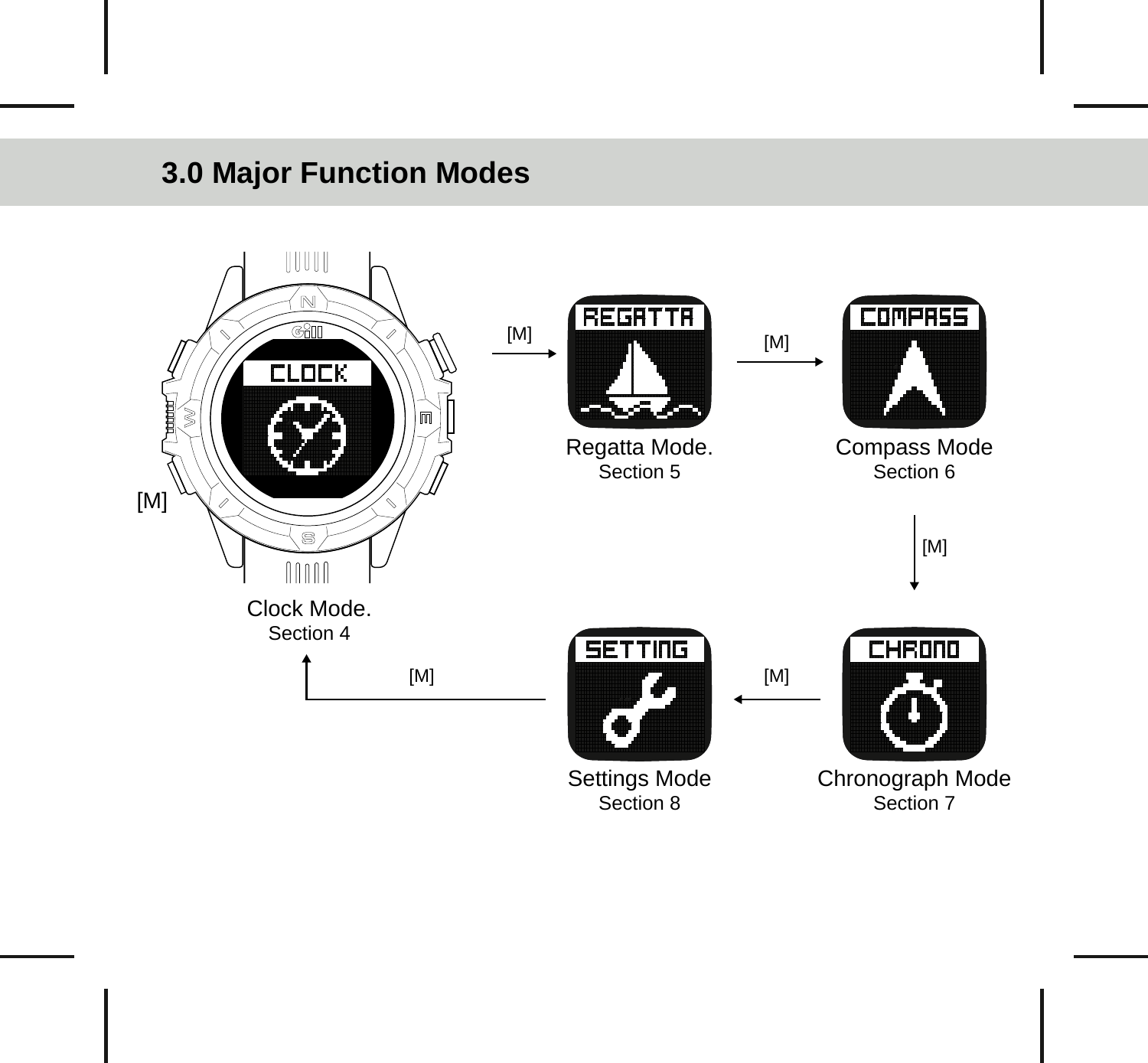### **4.0 Clock Mode**



### \* ST.STP Button [S/S]

- Press to toggle Home & Dual Time Display for 5 seconds.
- Press and hold for 2 seconds changed display will be kept.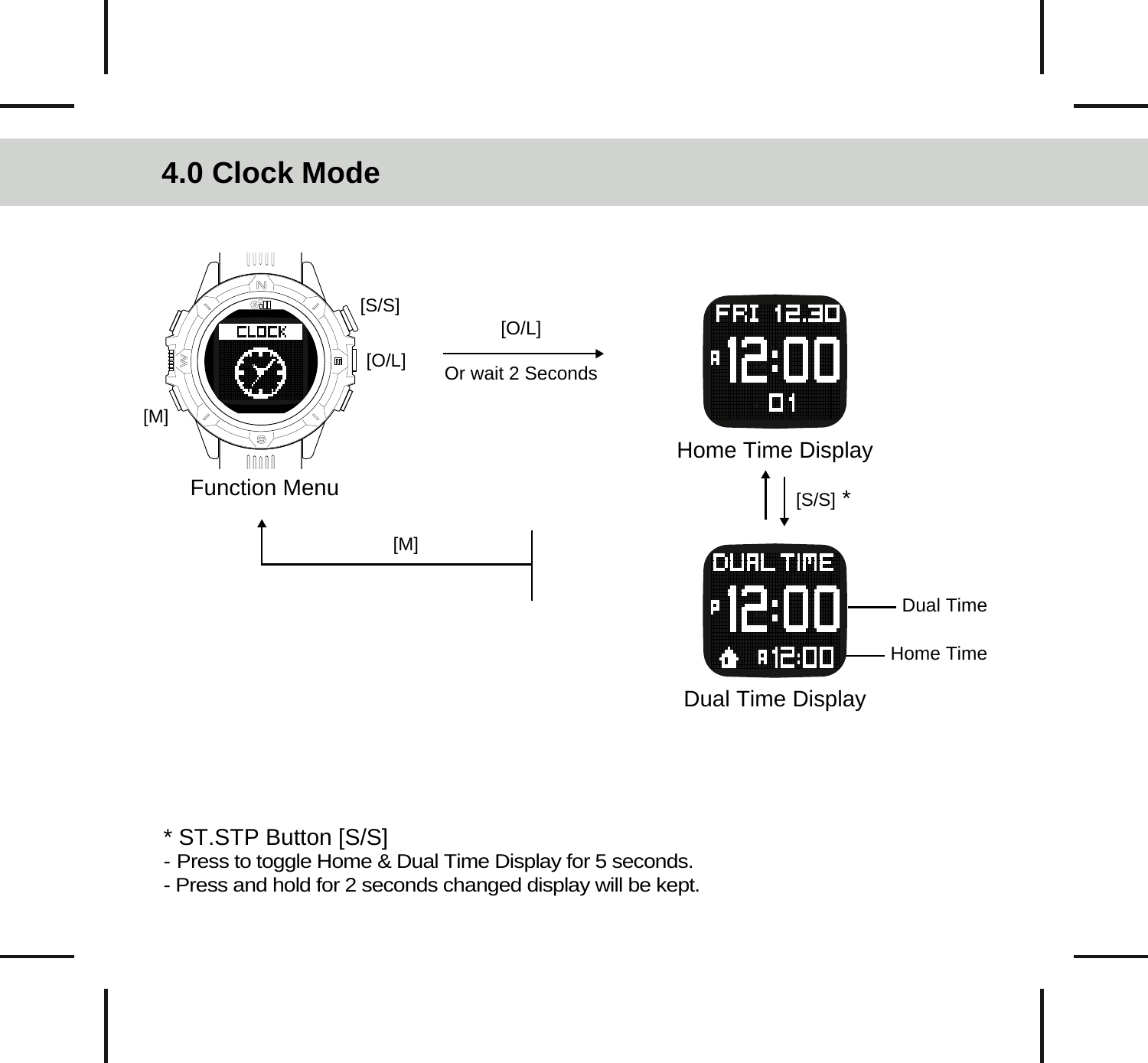### **3.0 Regatta Mode 5.0**



\* Lap/Reset Button [L/S]

- When timer is stopped press and hold for 2 seconds to reset.

Auto Lock Function:

- In Regatta Mode the keys can be set to Auto Lock preventing accidental operation - this can be set ON/OFF in Settings Mode.

Countdown Alert: For more info see section 8.2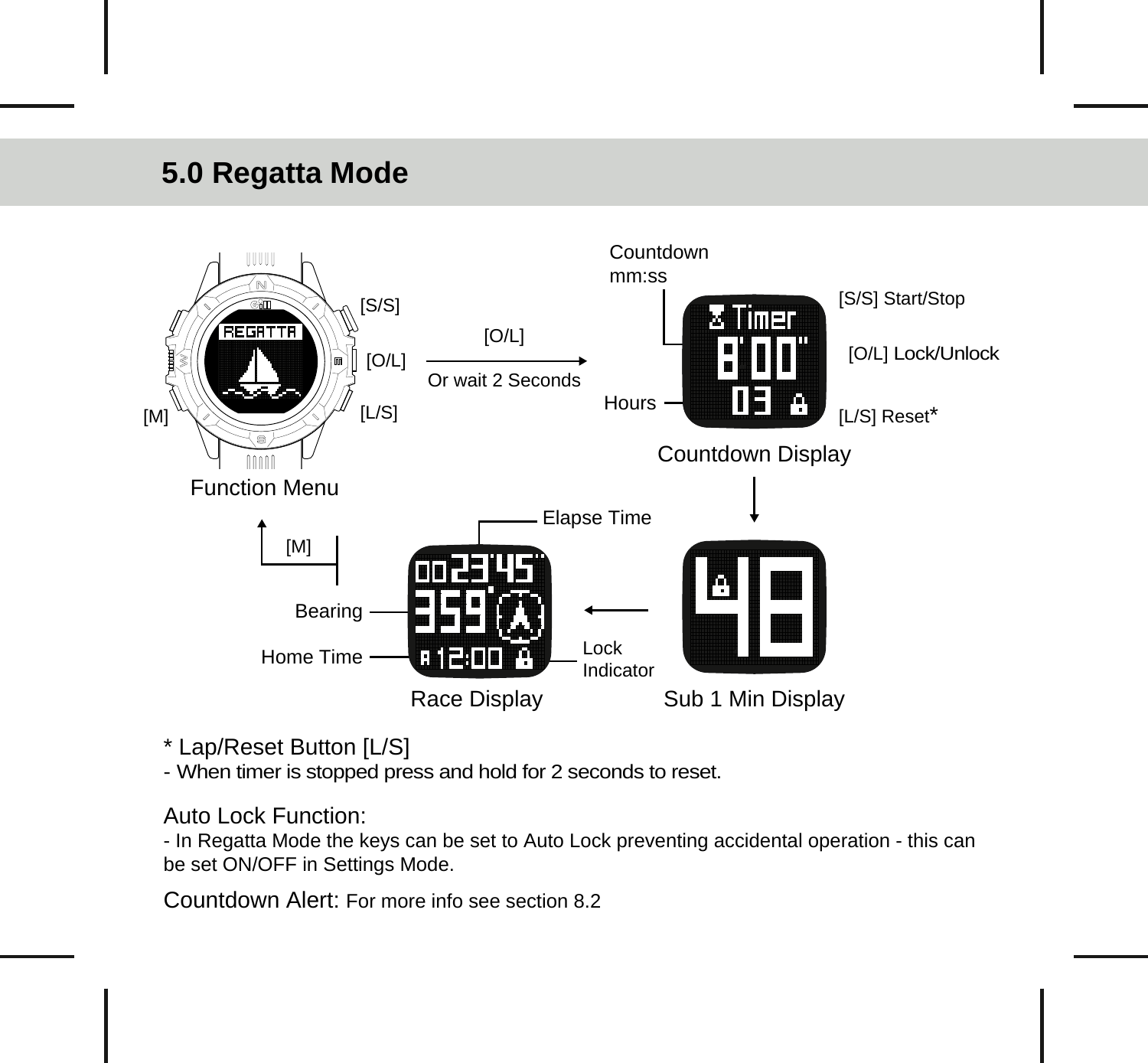# **6.0 Compass Mode**

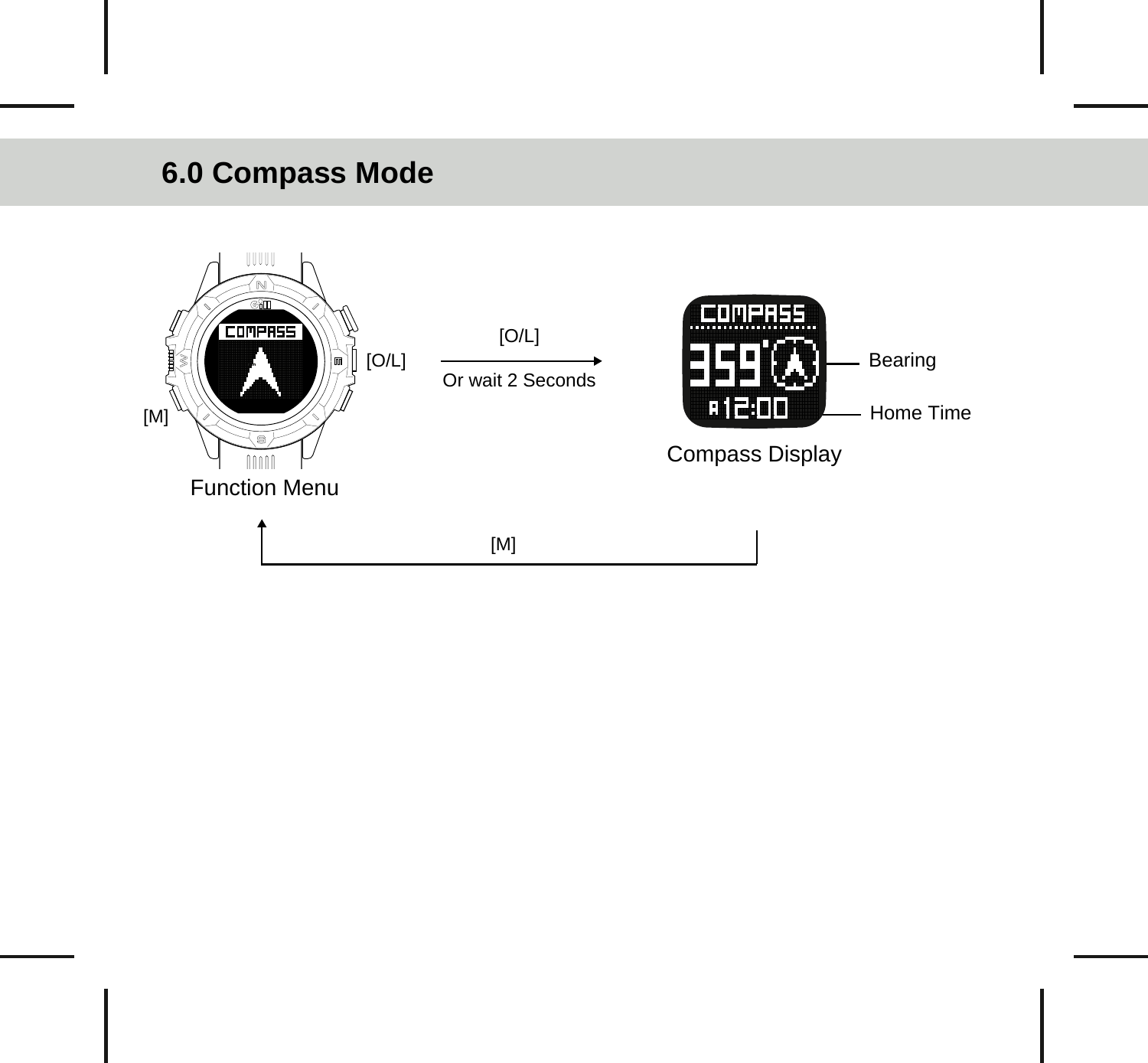### **7.0 Chronograph Mode**



- \* Lap/Reset Button [L/S]
- When timer is running press to set lap time.
- When timer is stopped press and hold for 2 seconds to reset.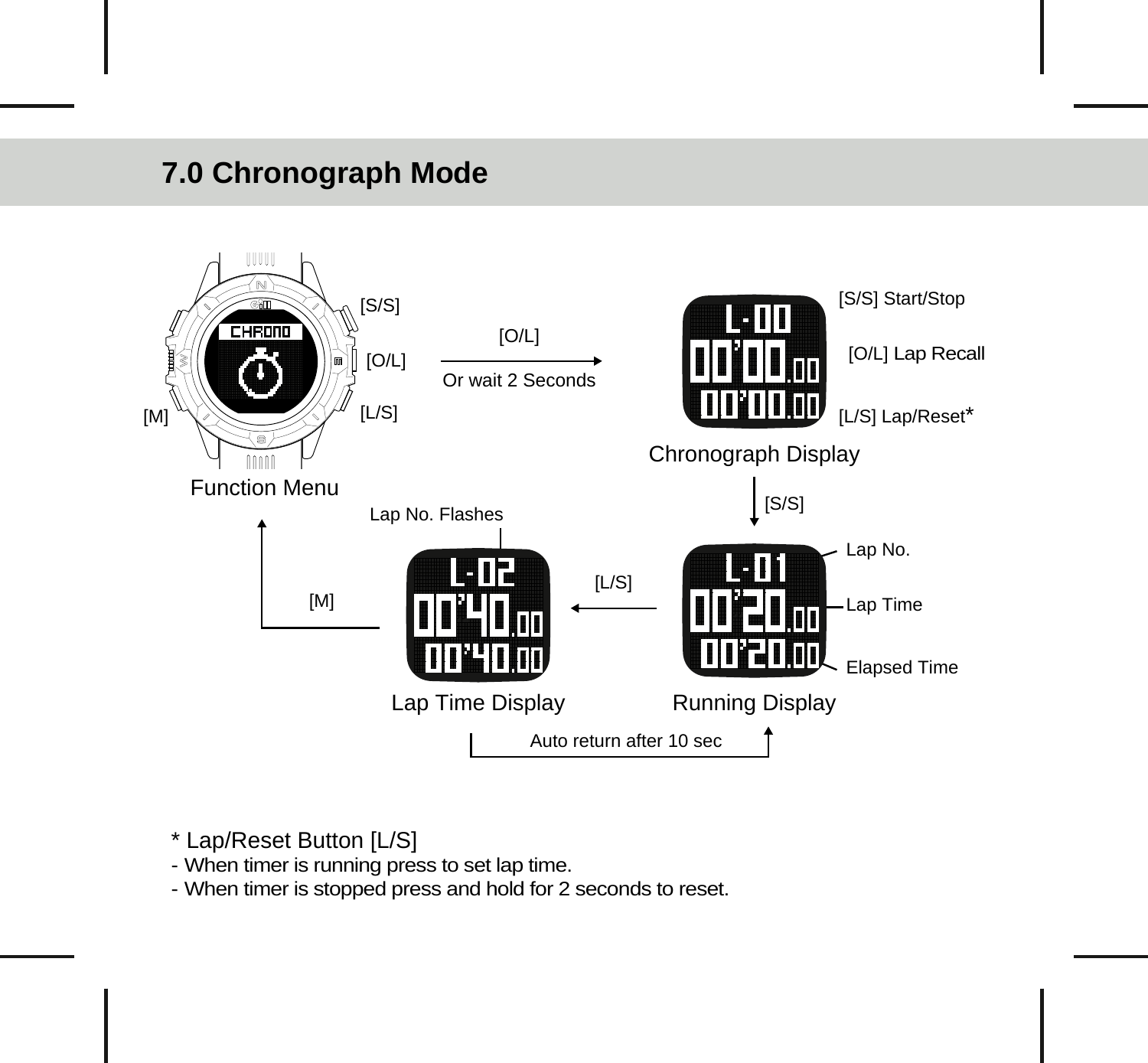# **7.0 Chronograph Mode \_ cont.**



Addition display information:



Maximum Time: 23H 59M 59S Maximum Lap Count: 99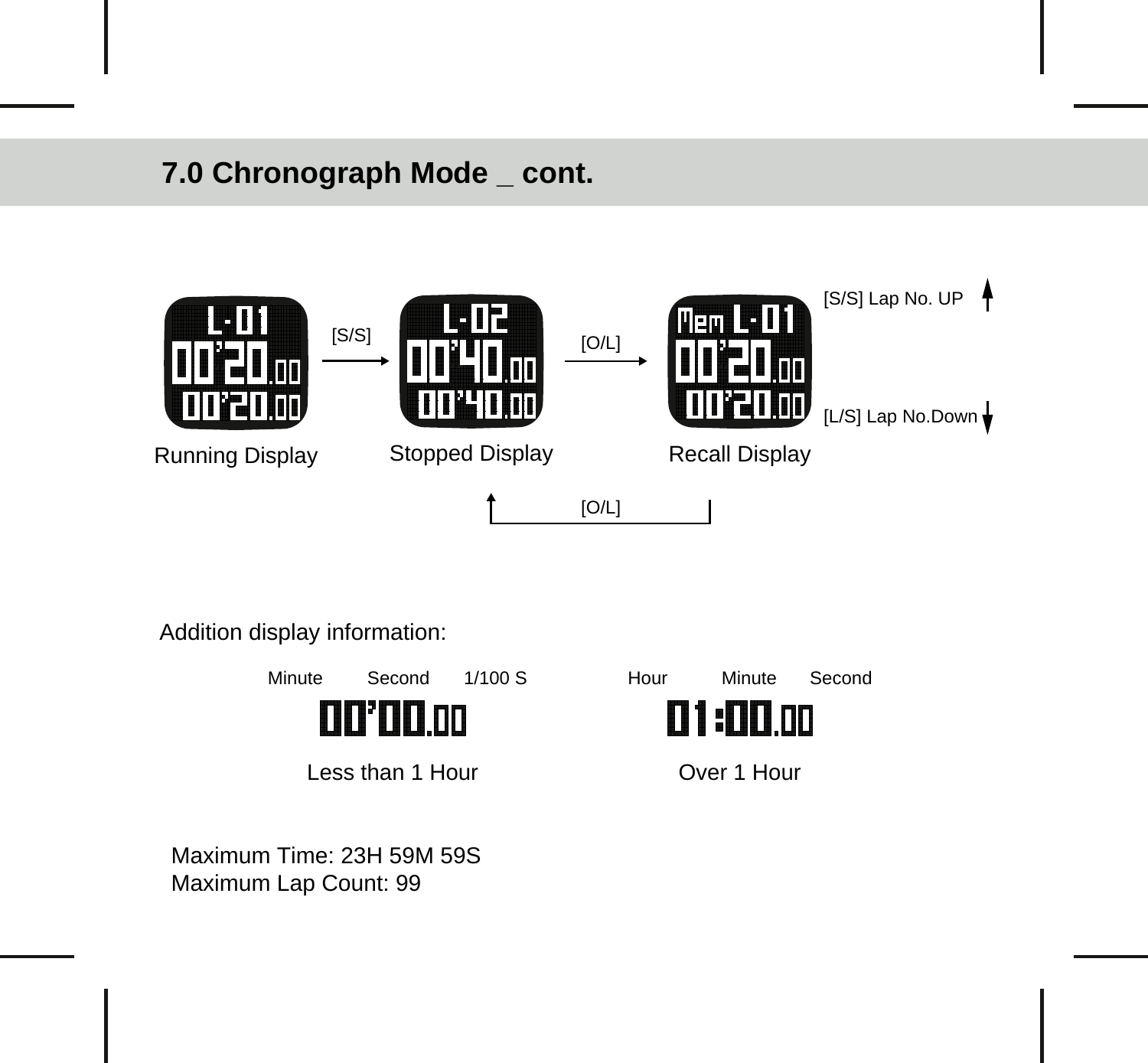# **8.0 Settings Mode**



\* Mode Button [M]

- In any setting display: Press to exit and return to previous level.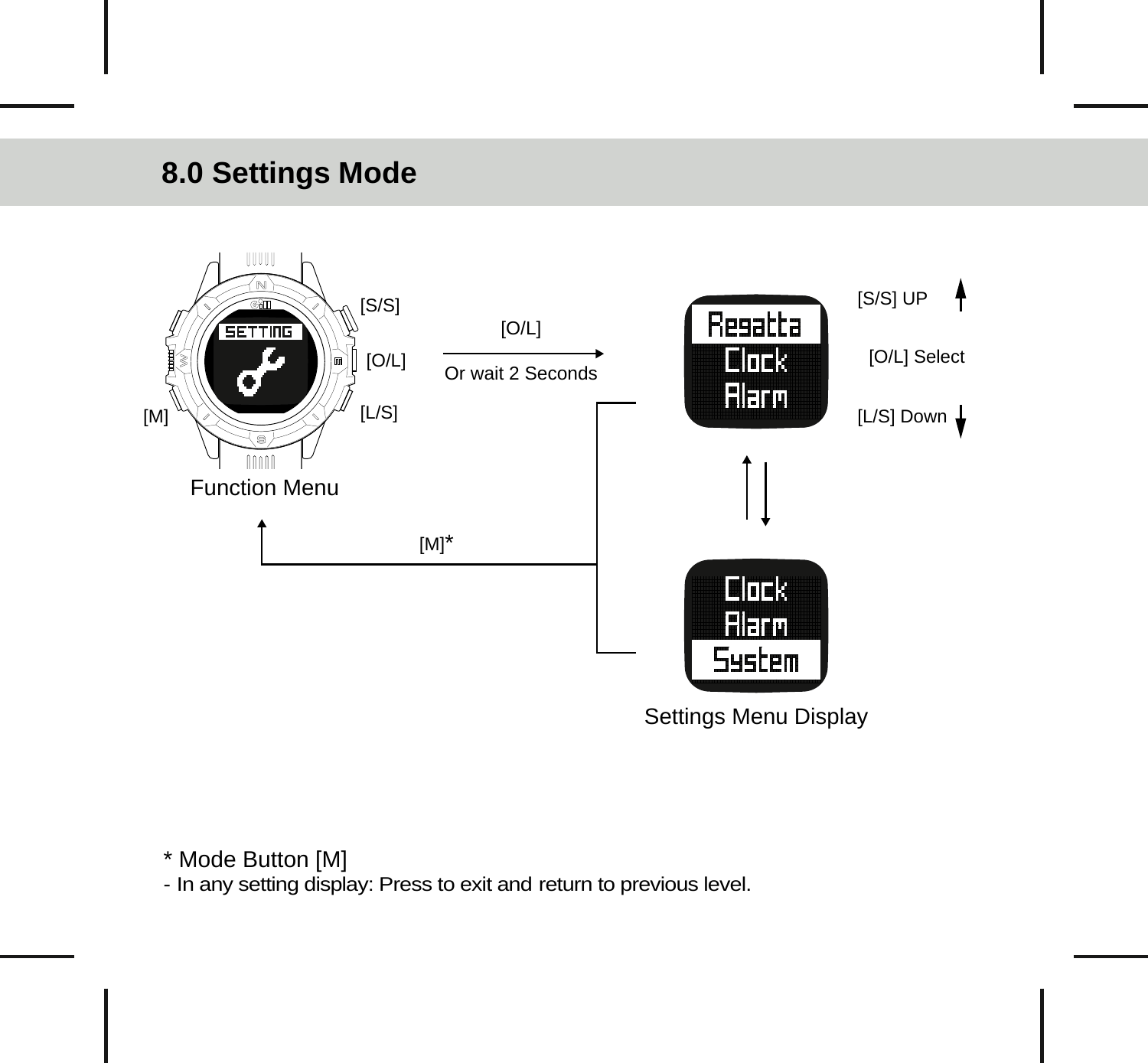### **8.1 Regatta Settings \_ Timer**

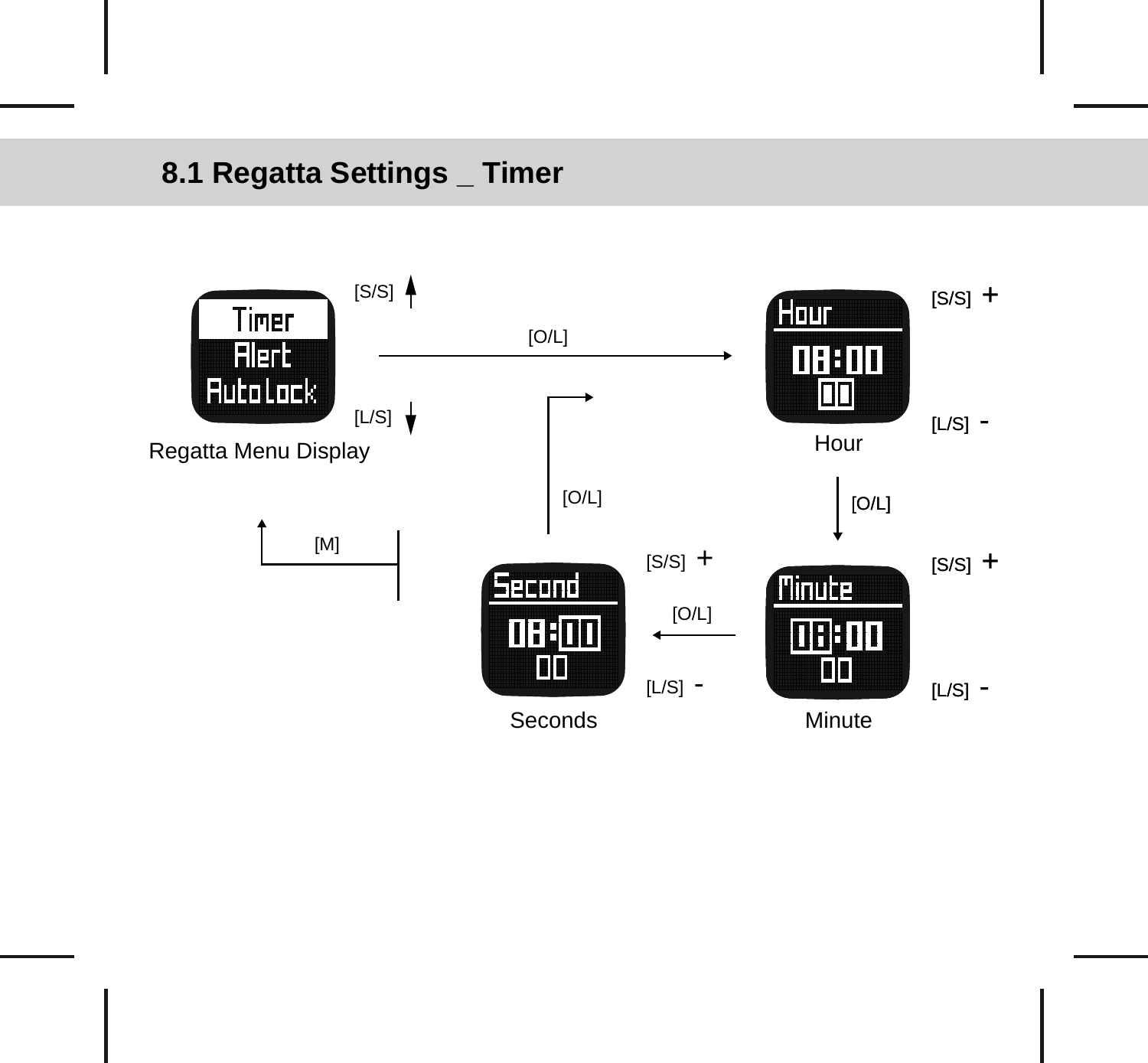### **8.1.1 Regatta Settings \_ Alert**



### Countdown Alert:

- The Countdown Alert can be set to Sound, Vibrate or a combination of Both.
- Once set the Alert will activate as follows:

Alert once per minute for the last 10 minutes, once per 10 seconds for the final minute and once per second for the last 5 seconds. 3 times for 30 seconds when countdown is finished.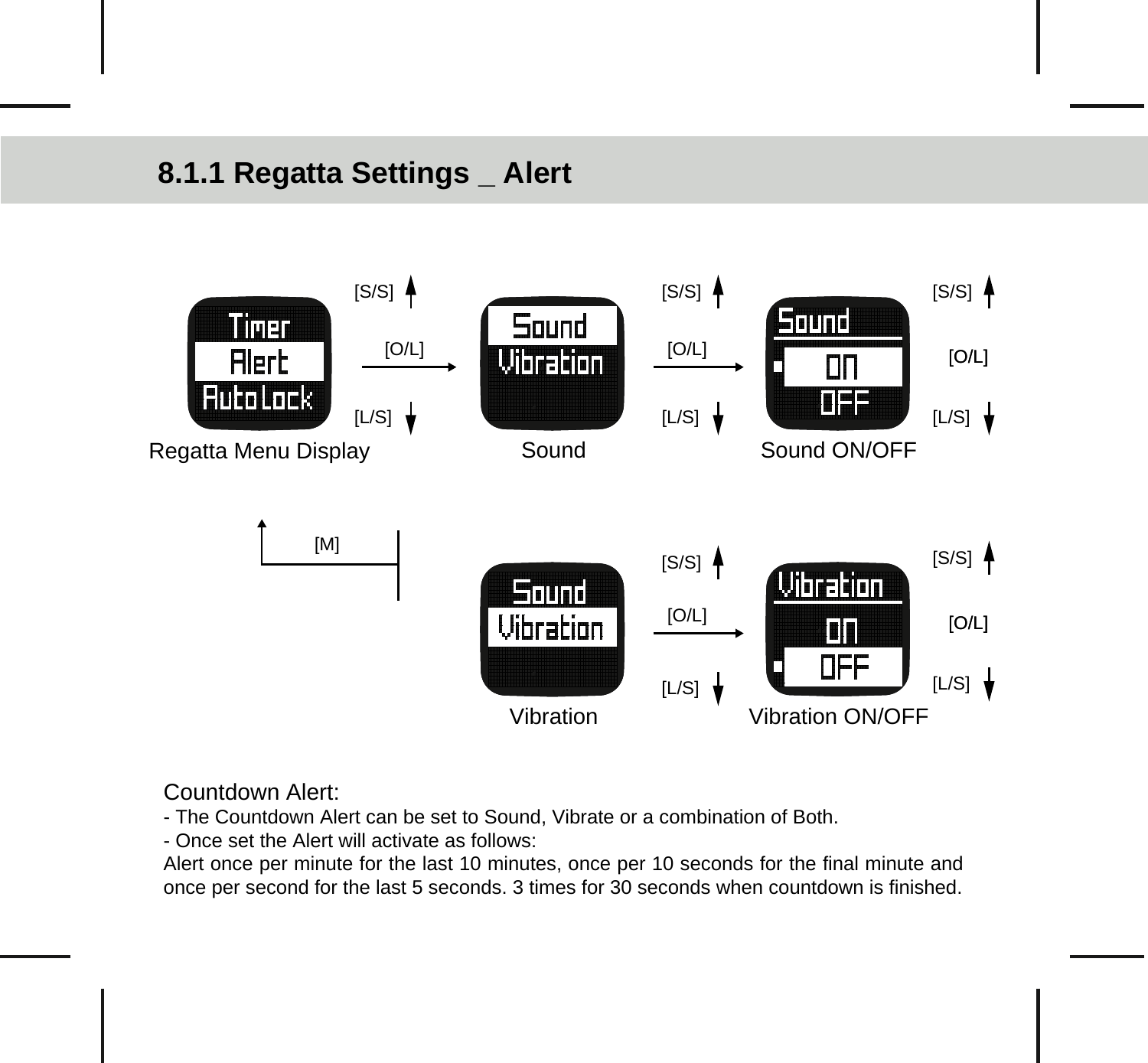# **8.1.2 Regatta Settings \_ Auto Lock**

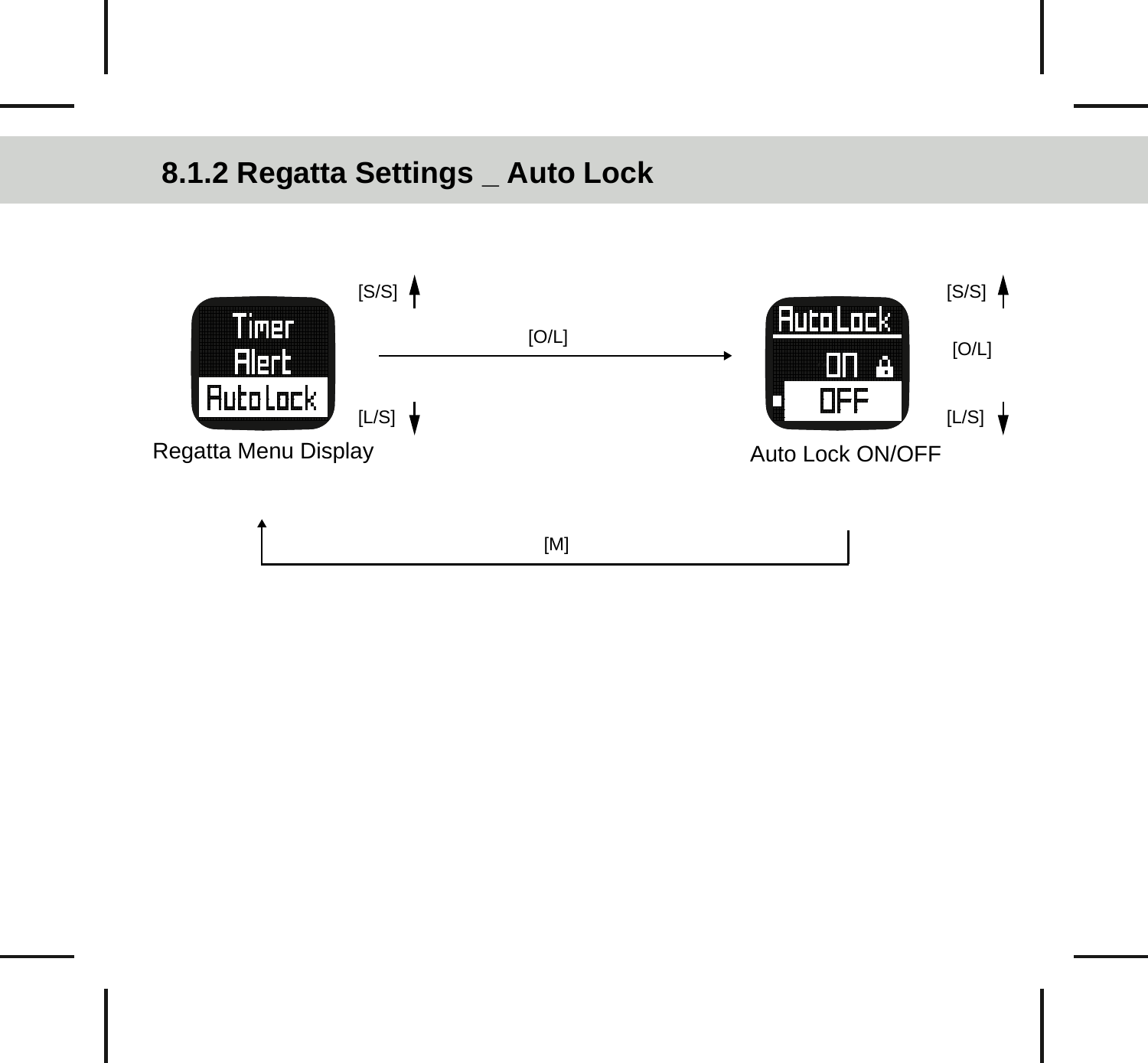# **8.2 Clock Settings \_ Time**

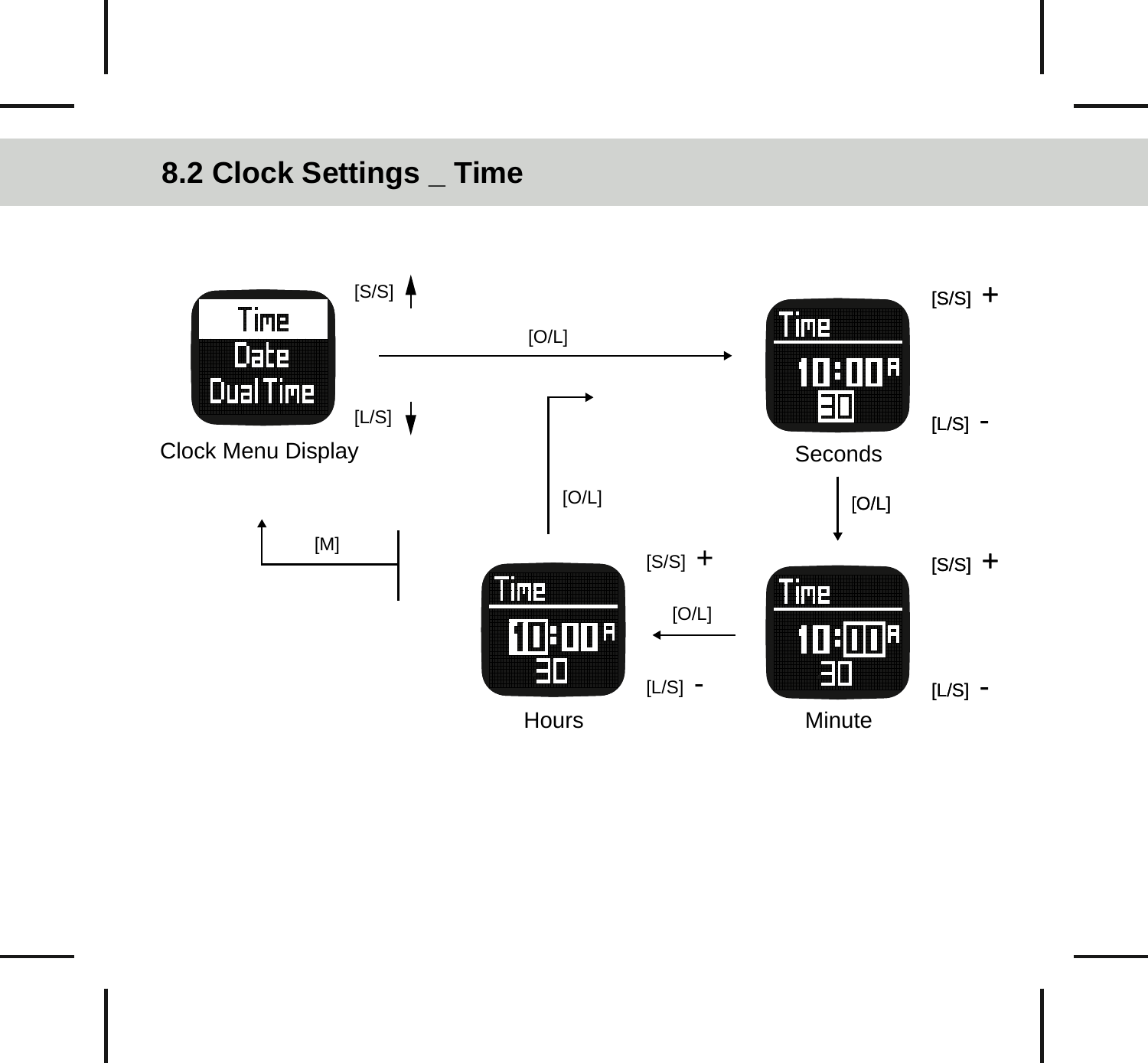# **8.2.1 Clock Settings \_ Date**

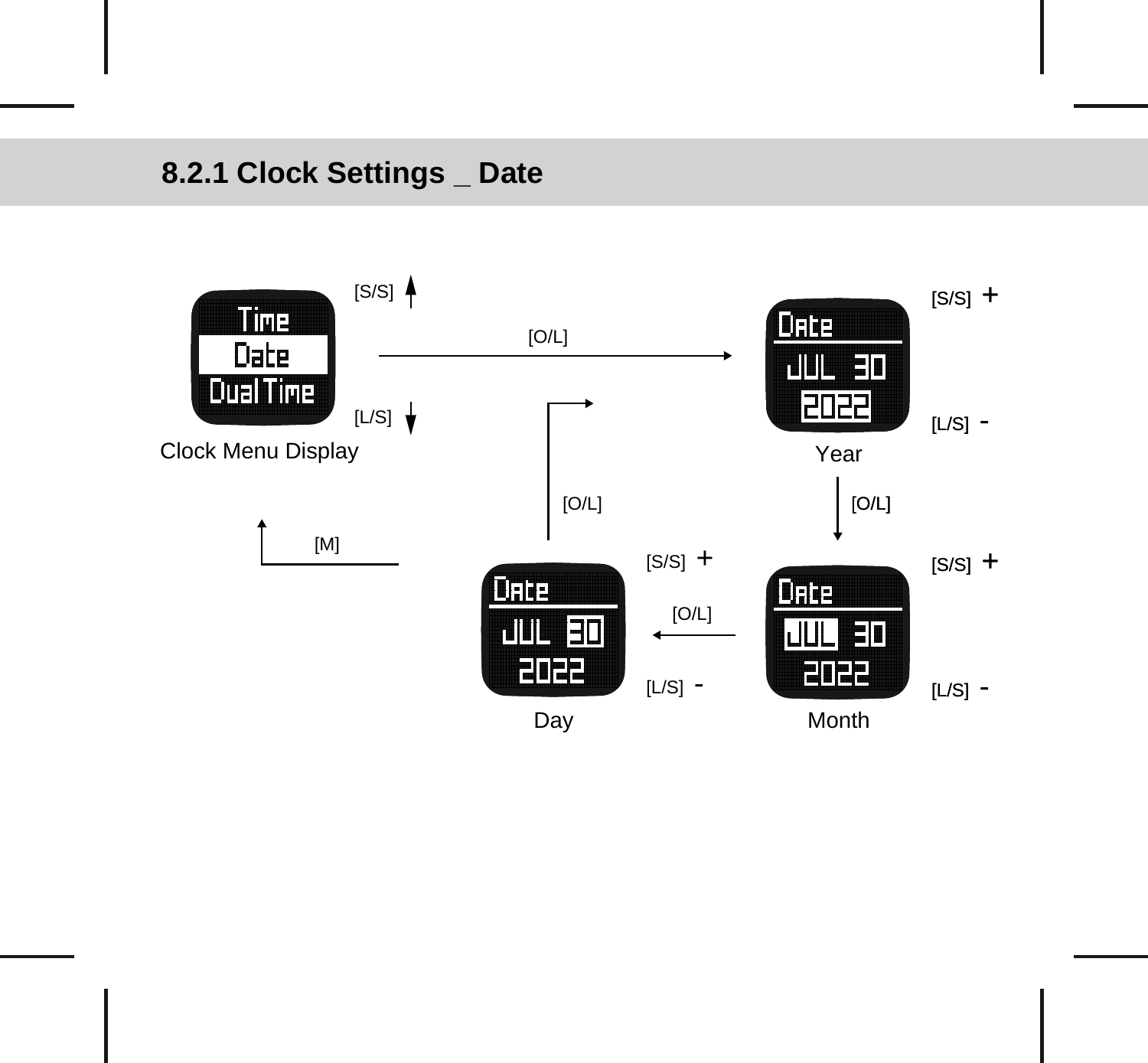# **8.2.2 Clock Settings \_ Dual Time**

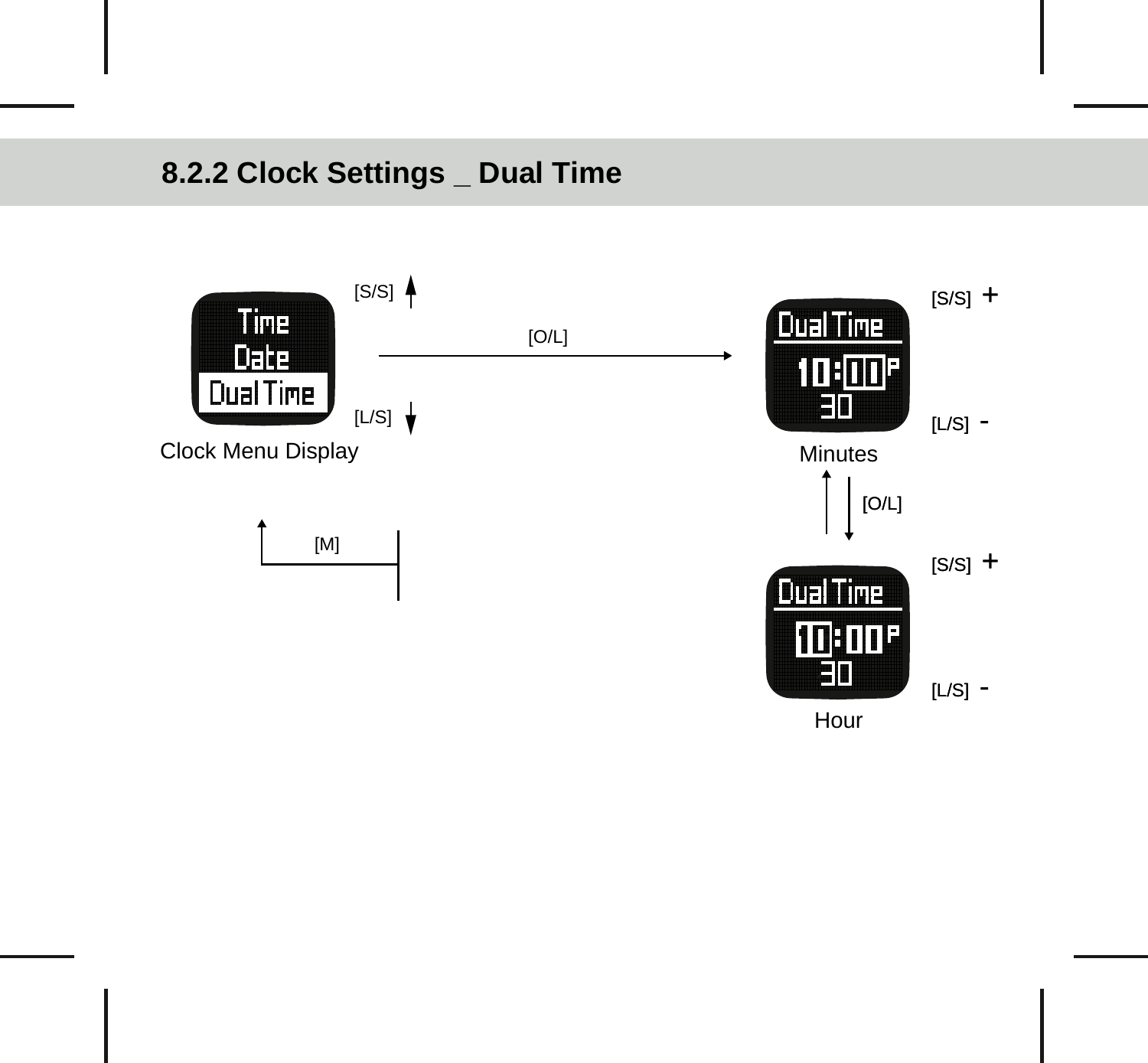## **8.2.3 Clock Settings \_ Format**

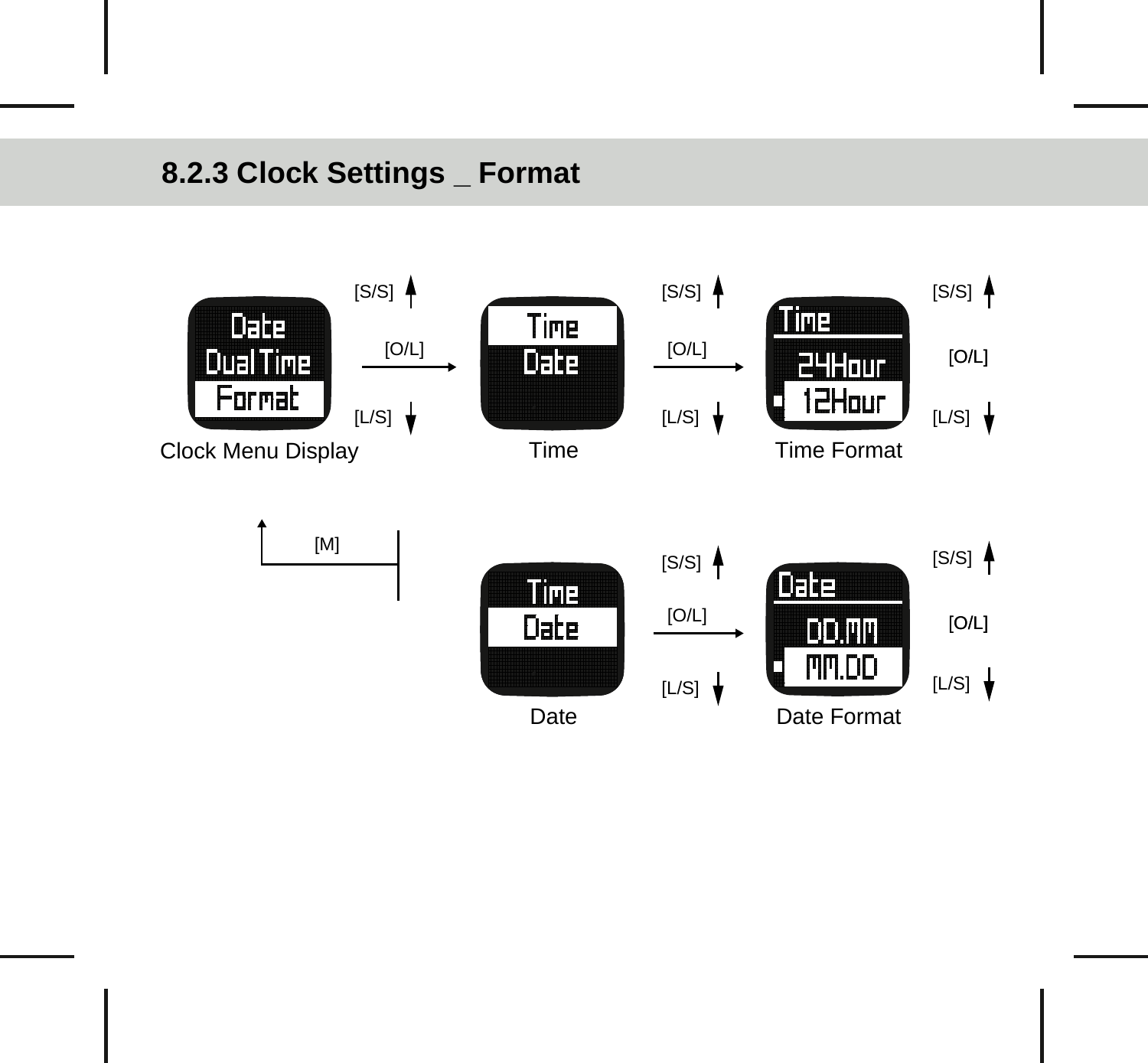# **8.3 Alarm Settings**



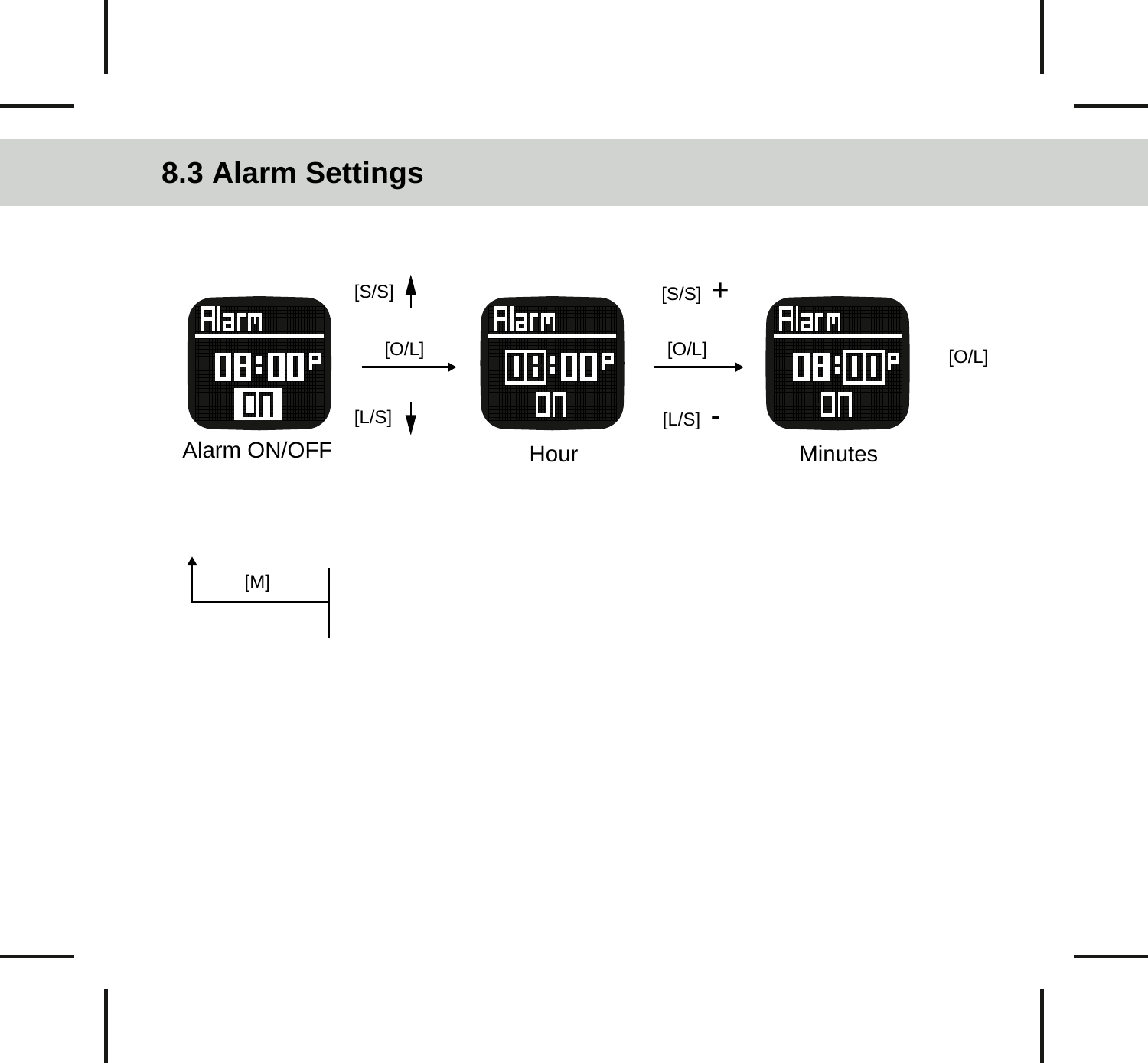# **8.4 System Settings \_ Keytone**

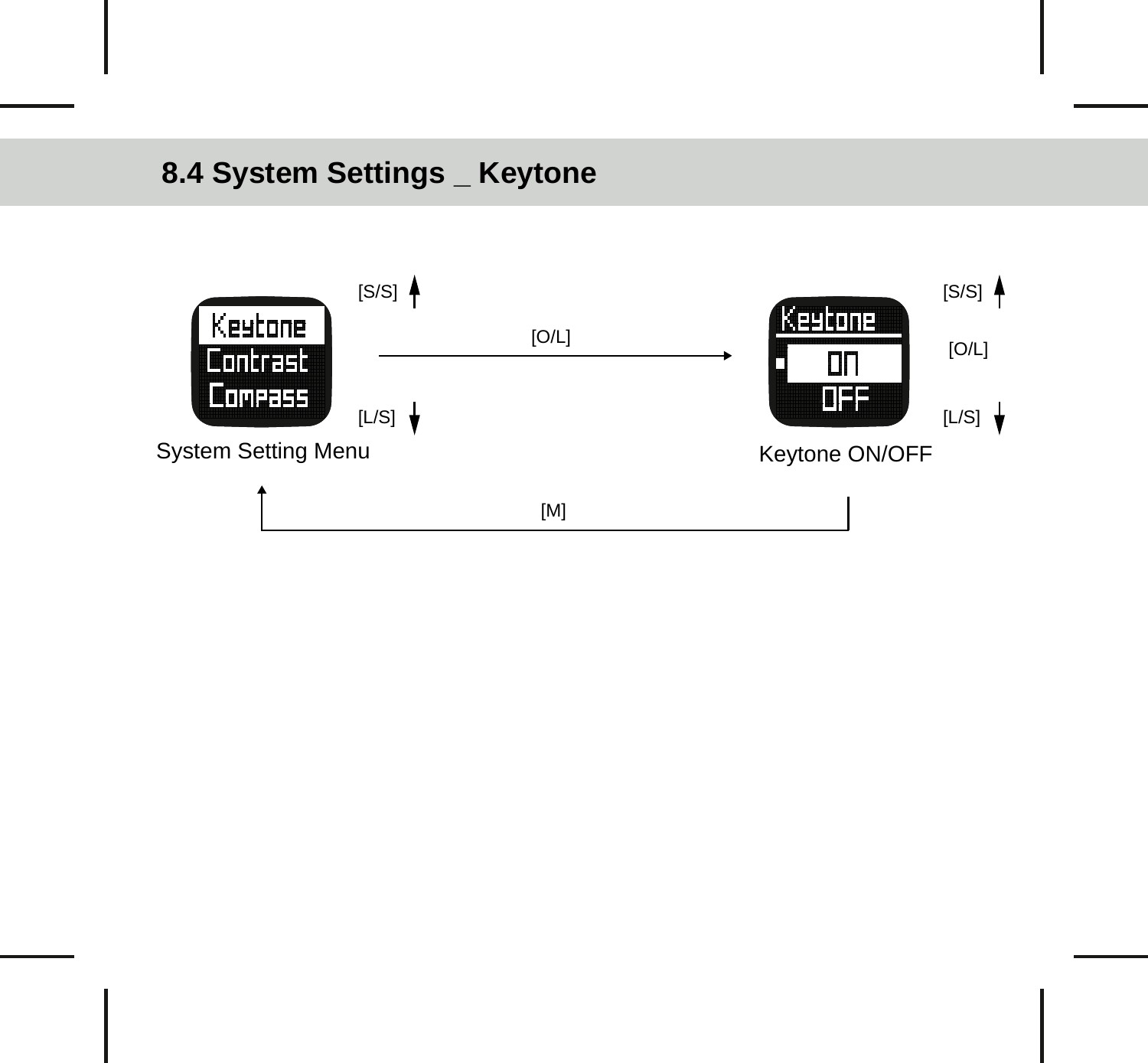# **8.4.1 System Settings \_ Contrast**

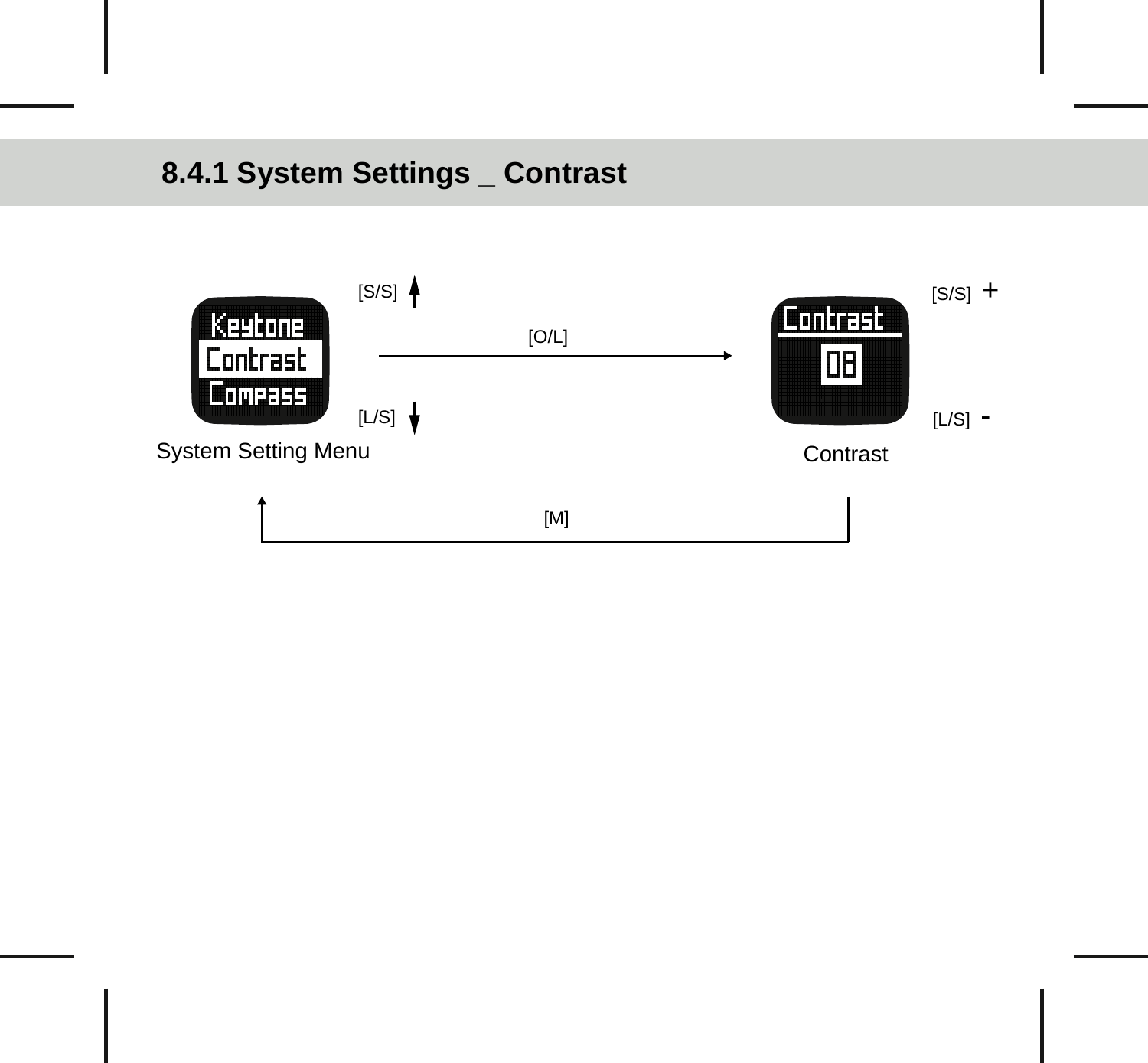# **8.4.2 System Settings \_ Compass**



### \*Declination:

Declination accounts for the difference between True North and Magnetic North and should be set according to your current location

\*\* To Calibrate Compass rotate watch through 360 degrees until boarder is complete.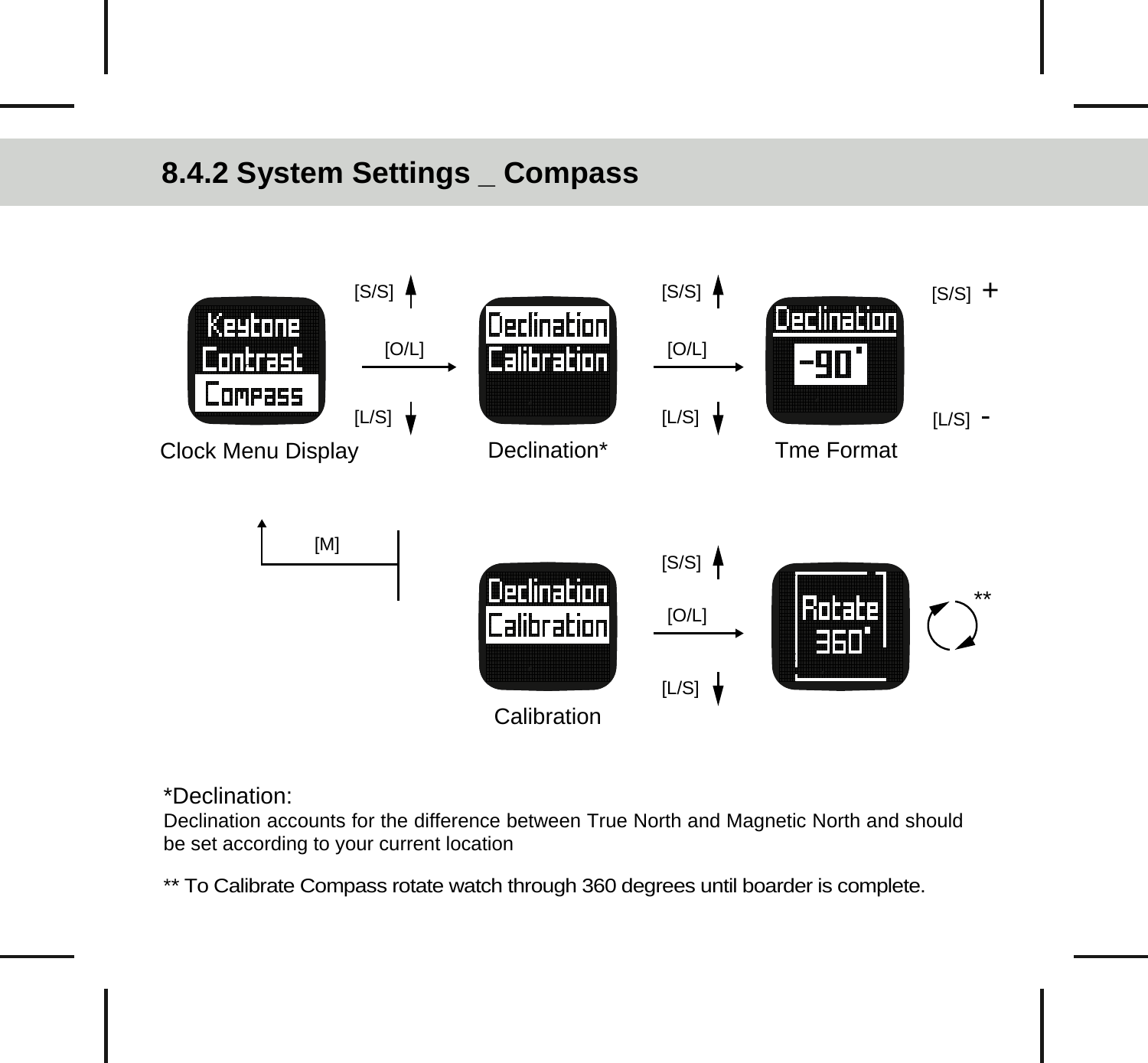# **8.4.3 System Settings \_ Standby Mode**

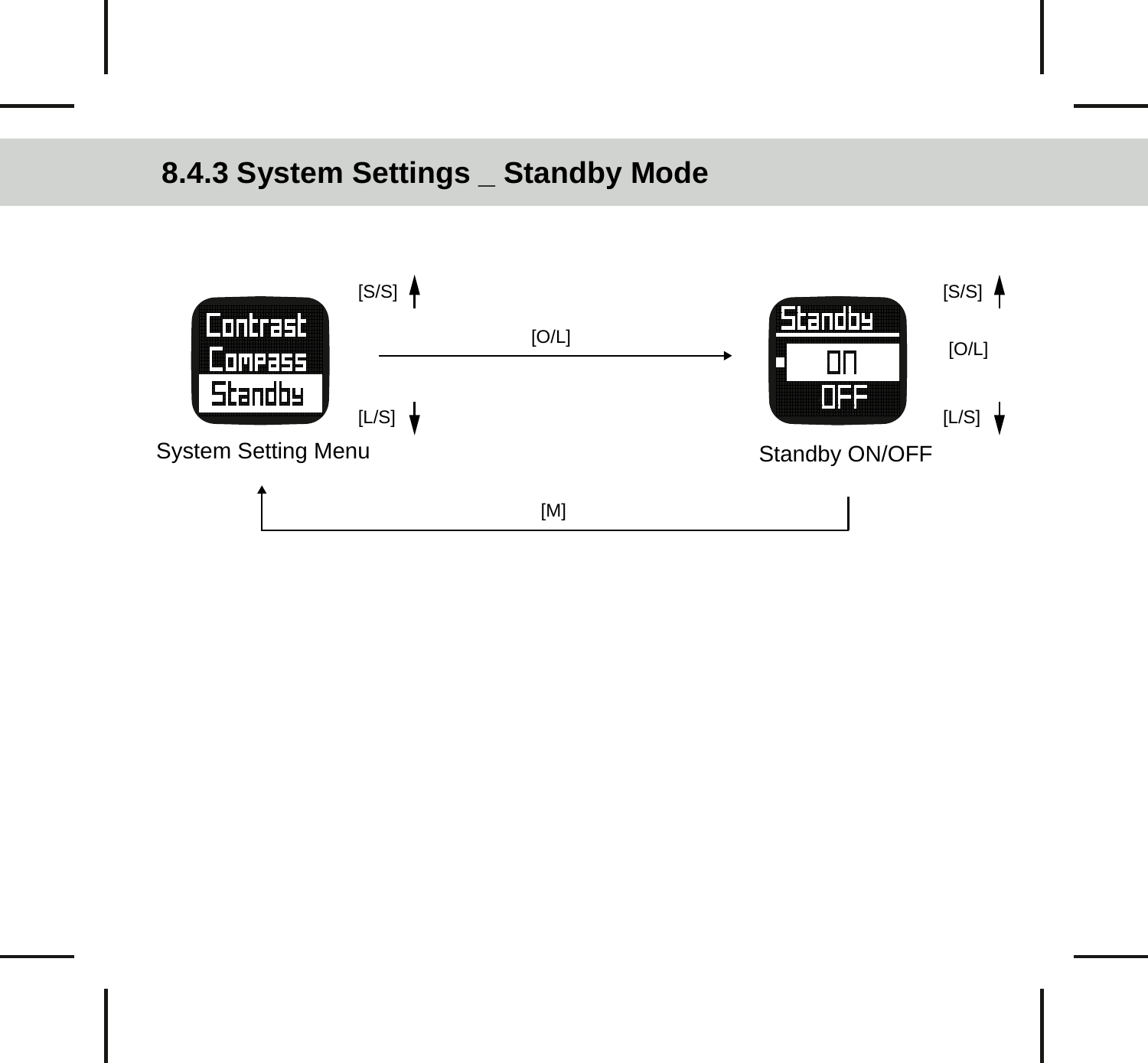### **9.0 Power Modes.**

This watch includes three power saving Functions designed to help the battery last longer:

Standby Mode.

- When no key is pressed for 1 hour, the watch will enter Standby Mode.
- When in Standby Mode only the current time will be shown
- To exit Standby Mode: press any key
- Standby Mode can be set On/Off in System Settings



Standby Mode 12 Hour Display



Standby Mode 24 Hour Display

Power Save Mode.

- Power Save Mode can only be entered when in Clock Mode
- To enter Power Save Mode: press and hold Lap/Reset [L/S] for 5 seconds
- To exit Power Save Mode: press any key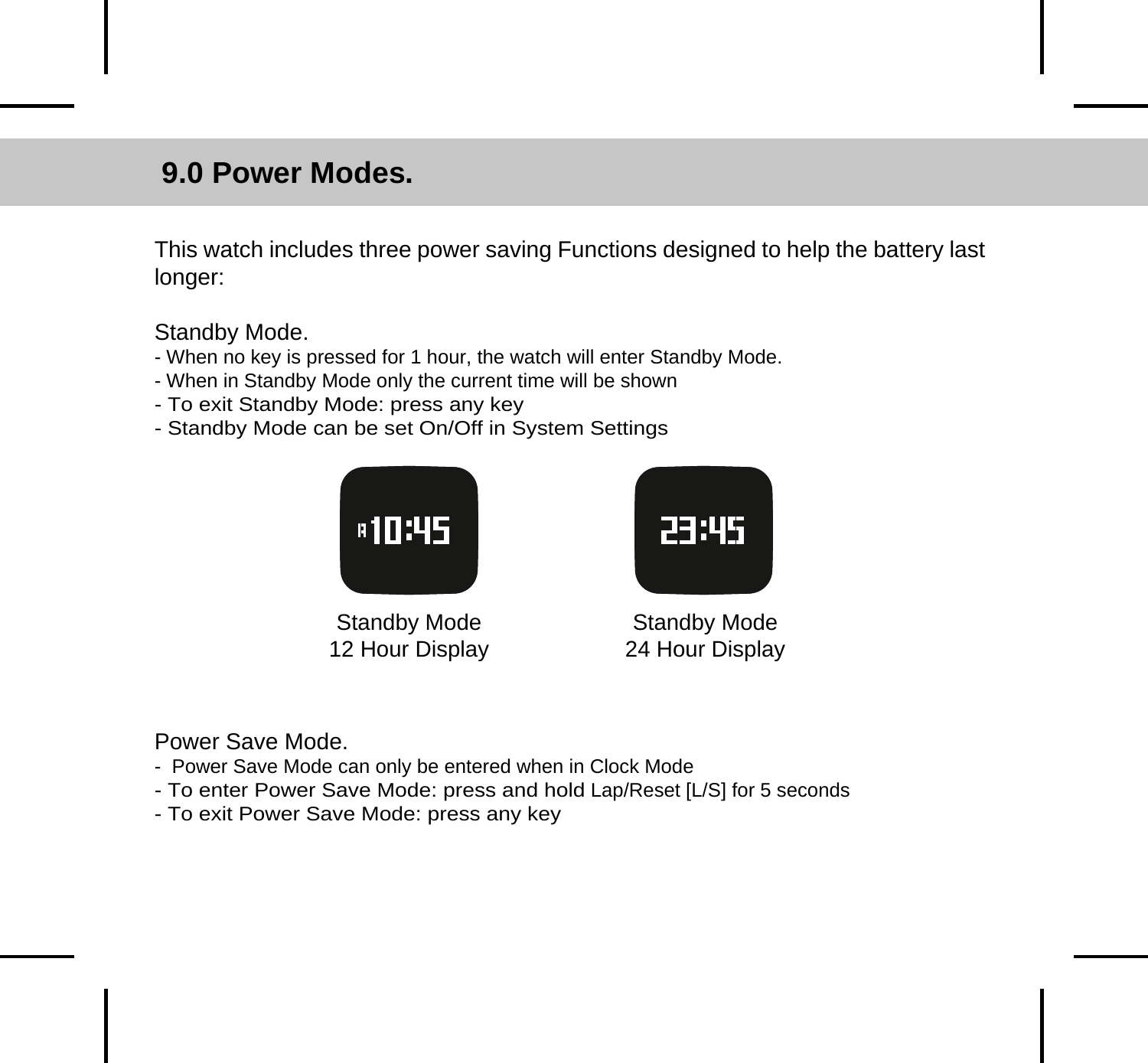### **9.0 Power Modes \_ Cont.**

Power Down Mode.

- Power Down Mode can be only entered while in Clock Mode
- To enter Power Down Mode: press and holdST./ STP Button [S/S] & Mode

Button [M] for 5 seconds

- To exit Power Save Mode: press any key press and hold 5 seconds

When in Power Saving Mode or Power Down Mode the display will be off but all timers will continue running.

Battery Low Indication.

- The low battery indicator appears on the display when battery capacity is low, it is recommended to replace the battery at this time.

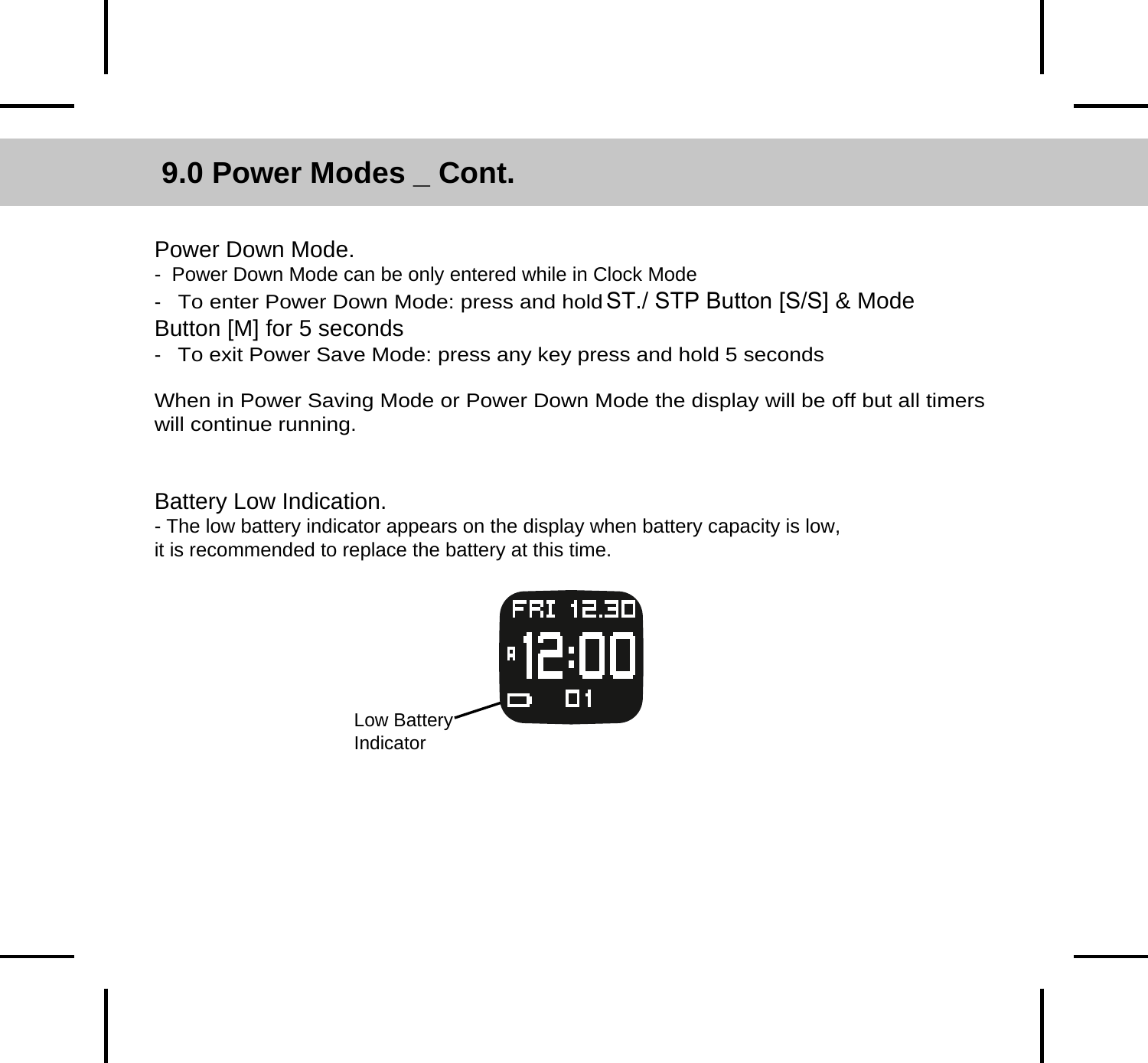### **10.0 Specifications**

### Clock Mode:

- Hour, minute, second, am, pm, month, day, and day of week

- Dual Time mode
- 12-hour or 24-hour format

- Auto-Calendar pre-programmed from the year 2000 to 2099

- Day/Month or Month/Day format

### Regatta Mode:

- User defined Countdown Timer
- Key lock function
- Count-up range: 23H 59M 59S

### Compass Mode:

- Bearing
- Current time

### Chronograph Mode:

- Resolution 1/100 second
- Recall lap time
- Count-up range: 23 Hours 59 Minutes

59 Seconds

- Max. Lap Count: 99 Laps

### Daily Alarm

- 1 Daily Alarm
- Sounds for 30 seconds at alarm time

### **Others**

- Electro-Luminescent (EL) backlight
- Battery: Single 3V lithium battery (CR2032)